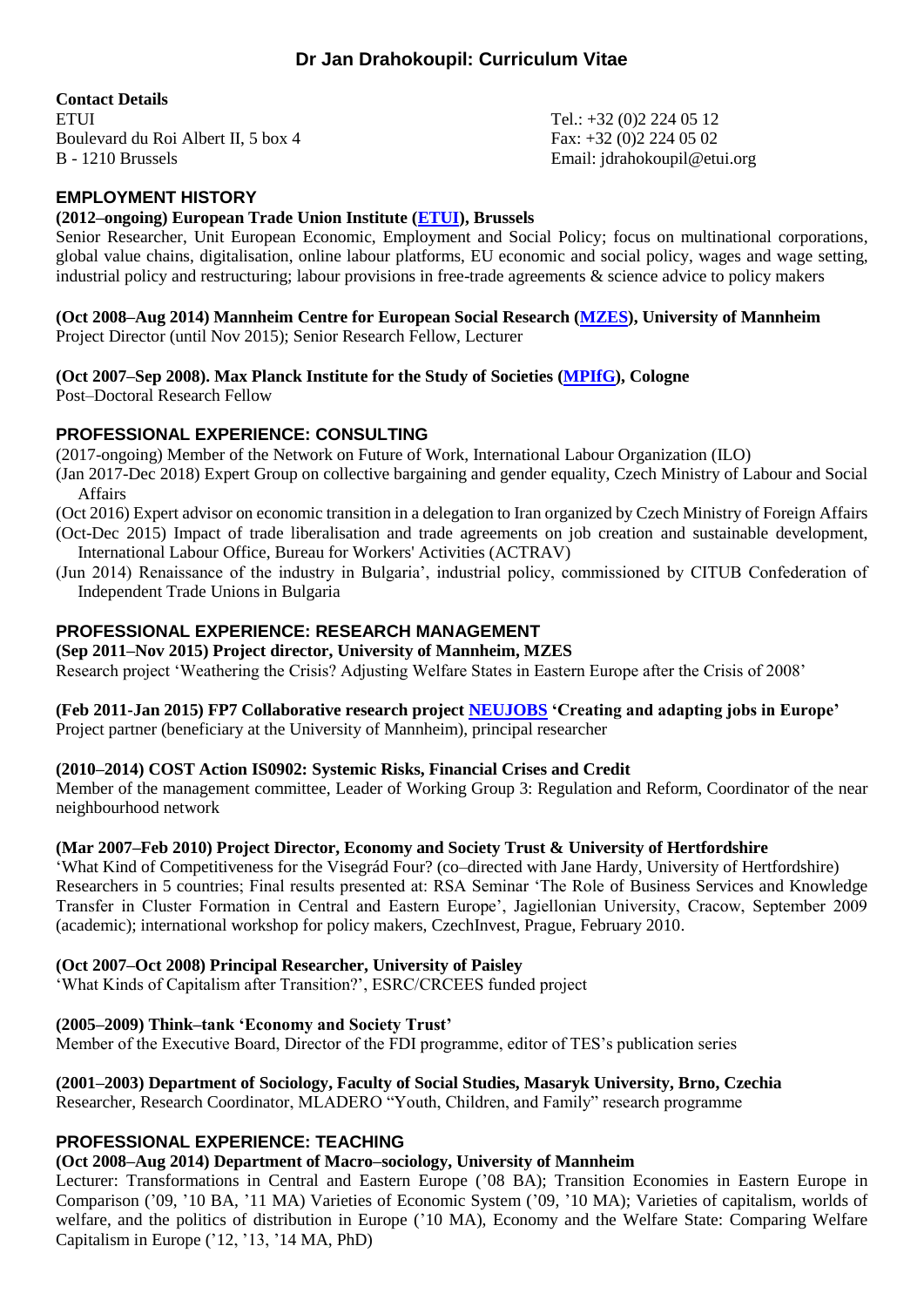**(Jul 2011) CRCEES Postgraduate Research Methodology Summer School, Centre for Russian, Central and East European Studies (CRCEES), UK & New York University, Prague, Czech Republic** Lecturer: Module 'Researching economic transformation'

**(Summer 2006, 2006–2007) East and Central European Studies Program, Charles University, Prague.** Lecturer: The Political Economy of Post–Communist Transformations in Central Europe

**(2005–2006) Department of Politics and International Studies, University of Warwick** Seminar tutor, PO107 Introduction to Politics

# **(2003–2004) 'Roma Access' Program, Central European University and the Ford Foundation,** Tutor

**Supervision:** PhD: University of Mannheim (2 students co-supervised), Institute of Economic Studies, Charles University in Prague (1 student, external reader), Faculty of Social Studies, Masaryk University in Brno (1 student); BA/Diploma: University of Mannheim

#### **EDUCATION**

**(2003–2007) Central European University, Budapest** PhD in Sociology and Social Anthropology (GPA 3.93)

Dissertation: The rise of the competition state in Central and Eastern Europe

# **(2002–2003) Lancaster University/Central European University**

MA in Economy and Society (GPA 3.688)

# **(1999–2002) Masaryk University, Brno**

BA in Sociology and Political Science

#### **AWARDS AND HONOURS**

MZES Conference Award (2010: 10,000  $\epsilon$ ); Award for Advanced Doctoral Students (CEU, 2006); Society for the Advancement of Socio–Economics Award for East Europeans (2005); MA with Distinction, Outstanding MA Student Award (CEU), ranked 1st in the programme (2003)

# **PROFESSIONAL ACTIVITIES AND SERVICE**

#### **Political Economy Research Network, European Sociological Association**

Coordinator (2005–2009) and Secretary (2009–2012)

# **Editorships**

- 1. (2015-ongoing) [New Perspectives: Interdisciplinary Journal of Central & East European Politics and](http://perspectives.iir.cz/home/index)  [International Relations,](http://perspectives.iir.cz/home/index) member of the editorial board
- 2. (2011-2016[\) Competition and Change: The Journal of Global Business and Political Economy,](http://maneypublishing.com/index.php/journals/com/) Associate Editor
- 3. (2013-ongoing) ETUI Policy Briefs and Working Papers series

**Reviewer:** *Funders:* Economic and Social Research Council (ESRC), Estonian Research Council, German Science Foundation (DFG), Grant Agency of the Czech Republic (GAČR), Heinrich–Böll–Stiftung; National Science Foundation (USA), National Research, Development and Innovation Office (Hungary) *Publishers:* Anthem Press, CDK Press, Palgrave Macmillan, Routledge; *Journals:* American Sociological Review, British Journal of Industrial Relations, Competition & Change, Czech Sociological Review, critical perspectives on international business, Debatte: Journal of Contemporary Central and Eastern Europe, Economics Bulletin, Environment and Planning A, Europe-Asia Studies, European Journal of Industrial Relations, European Sociological Review, European Urban and Regional Studies, International Journal of Comparative Sociology, International Sociology, IZA World of Labor, Journal für Entwicklungspolitik (JEP), Journal of European Integration, Journal of the Common Market Studies (JCMS), Journal Politics, QA–Rivista dell'Associazione Rossi–Doria, Post-Communist Economies, Sociální práce (Social Work), Socio-Economic Review, Transfer: The European Review of Labour and Research, Transnational Corporations (UNCTAD)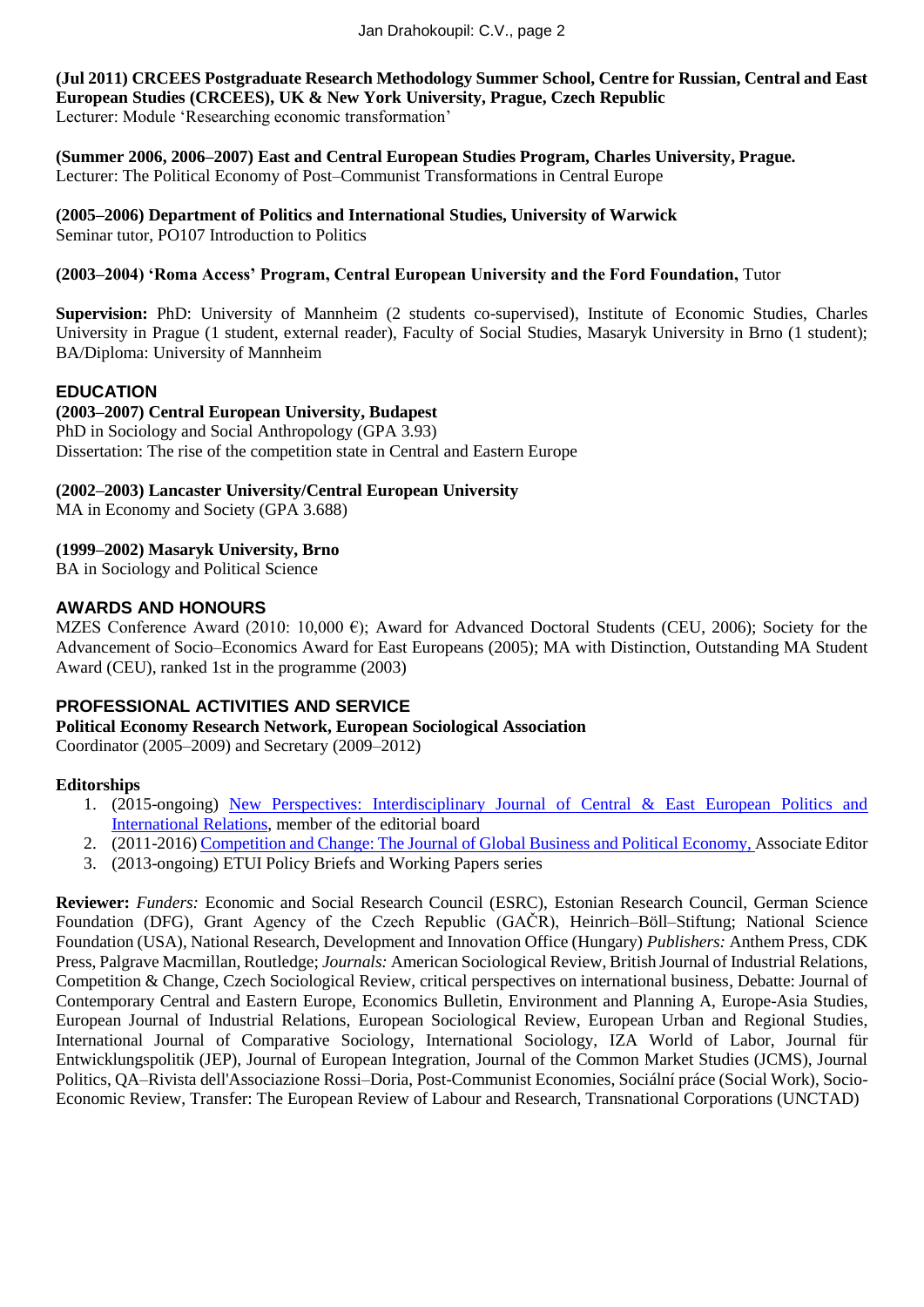# **MEDIA EXPERIENCE**

- Regular commentary on international and national media and press agencies (both TV and print) on European economics and politics, international trade and investment, and employment and labour relations in multinational corporations
- Regular commentary on European economics and politics in the Czech press (e.g. *Hospodářské noviny*, *Lidové noviny*)

#### **ADDITIONAL EDUCATION AND TRAINING**

(2017) Online Data Science Courses for Social Scientists, SAGE Campus

- (2009–2012) Baden–Württemberg–Zertifikat für Hochschuldidaktik (Baden–Württemberg Certificate in Higher Education and Staff Development), Hochschuldidaktikzentrums (HDZ) Universitäten Baden–Wüttemberg, 200 teaching units
- (Aug 2012) ECPR Methods School, University of Ljubljana, QCA and Fuzzy Sets: Basics and Advanced Issues in Set-Theoretic Methods

(May 2007) Summer Institute for the Geographies of Justice (SIGJ), Athens, Georgia, USA

(Sep 2005) European Sociological Association Workshop 'Rethinking Inequalities in Europe', Torun, Poland

(Jun–Jul 2004) RTN Urban Europe Urbino Summer School, University of Urbino

(Jun 2004) Summer Institute in Economic Geography, Bristol; Antipode scholarship recipient

(May 2004) PhD course in Critical Discourse Analysis, University of Szeged, taught by Norman Fairclough

(2004) EUREX Online Course on Urban Transformation, Segregation, Poverty and Social Policies

(2003) Summer School on Social Representations and Communication; University "La Sapienza", Rome

(2003) Digitalization of Qualitative Data, Masaryk University, Brno, Czechia

#### **RESEARCH GRANTS**

- (2011–2015) 'Weathering the crisis? Adjusting welfare states in Eastern Europe after the crisis of 2008', financed by German Science Foundation (DFG),  $302,530.00 \in$ , Project director, grant holder.
- (Feb 2011–Jan 2015) FP7 Collaborative research project [NEUJOBS](http://www.neujobs.eu/) 'Creating and adapting jobs in Europe', Project partner (beneficiary), principal researcher
- (2007–2009) 'Foreign Direct Investment in Central and Eastern Europe: What Kind of Competitiveness for the Visegrad Four?', 137,653.00 €, financed by International Visegrad Fund; Centre for Research in European Business and Economy, University of Hertfordshire Business School, director
- (2006–2007) 'Development Implication of FDI in the Czech Republic', 6,000.00  $\epsilon$ , Director of research project, Economy and Society Trust, Czechia, financed by Open Society Fund, Prague

#### **INDIVIDUAL RESEARCH GRANTS AND FELLOWSHIPS**

- (2007–2008) University of the West of Scotland, Research Fellow, funded by Centre for Russian, Central and East European Studies (CRCEES) within an ESRC scheme
- (4–6/2007) Brown University, Providence, Research Fellow, funded by Central European University
- (8/2006–1/2007) Amsterdam School for Social Science Research, Research Fellow, GARNET network of excellence on Global Governance, Regionalisation and Network (FP6)
- (2004–2005) European Research Institute, University of Birmingham & Department of Sociology, University of Lancaster, Marie Curie Research Fellowship
- (7–8/2004) University of Urbino, Marie Curie Research Fellowship

#### **PUBLICATIONS**

# **BOOKS (PEER REVIEWED)**

- (2013, co–authored with Martin Myant) *[Tranzitivní ekonomiky: Politická ekonomie Ruska, východní Evropy a střední](http://academia.cz/tranzitivni-ekonomiky.html)  [Asie](http://academia.cz/tranzitivni-ekonomiky.html)* (a revised version of *Transition economies* in Czech). Prague: Academia, ISBN 978-80-200-2268-4.
- (2011, co–authored with Martin Myant) *[Transition economies: Political economy in Russia, Eastern Europe, and](http://wiley.com/college/myant)  [Central Asia.](http://wiley.com/college/myant)* Hoboken, NJ: Wiley–Blackwell, ISBN 978–0–470–59619–7 (416 p.) [\[Reviews\]](http://bit.ly/tranec)
- (2009) *[Globalization and the state in Central and Eastern Europe: The politics of foreign direct investment.](http://www.routledge.com/books/Globalization-and-the-State-in-Central-and-Eastern-Europe-isbn9780415590273)* London: Routledge, ISBN 978–0–415–59027–3 (paperback) 978–0–415–46603–5 (hardback) 978–0–203–89208–4 (electronic) (255 p.). [\[Reviews\]](http://bit.ly/globcee)

# **EDITED VOLUMES AND JOURNAL SPECIAL ISSUES**

(2017, co-edited, with Béla Galgóczi) *Condemned to be left behind? Can Central Eastern Europe emerge from its lowwage FDI-based growth model?* Brussels: European Trade Union Institute.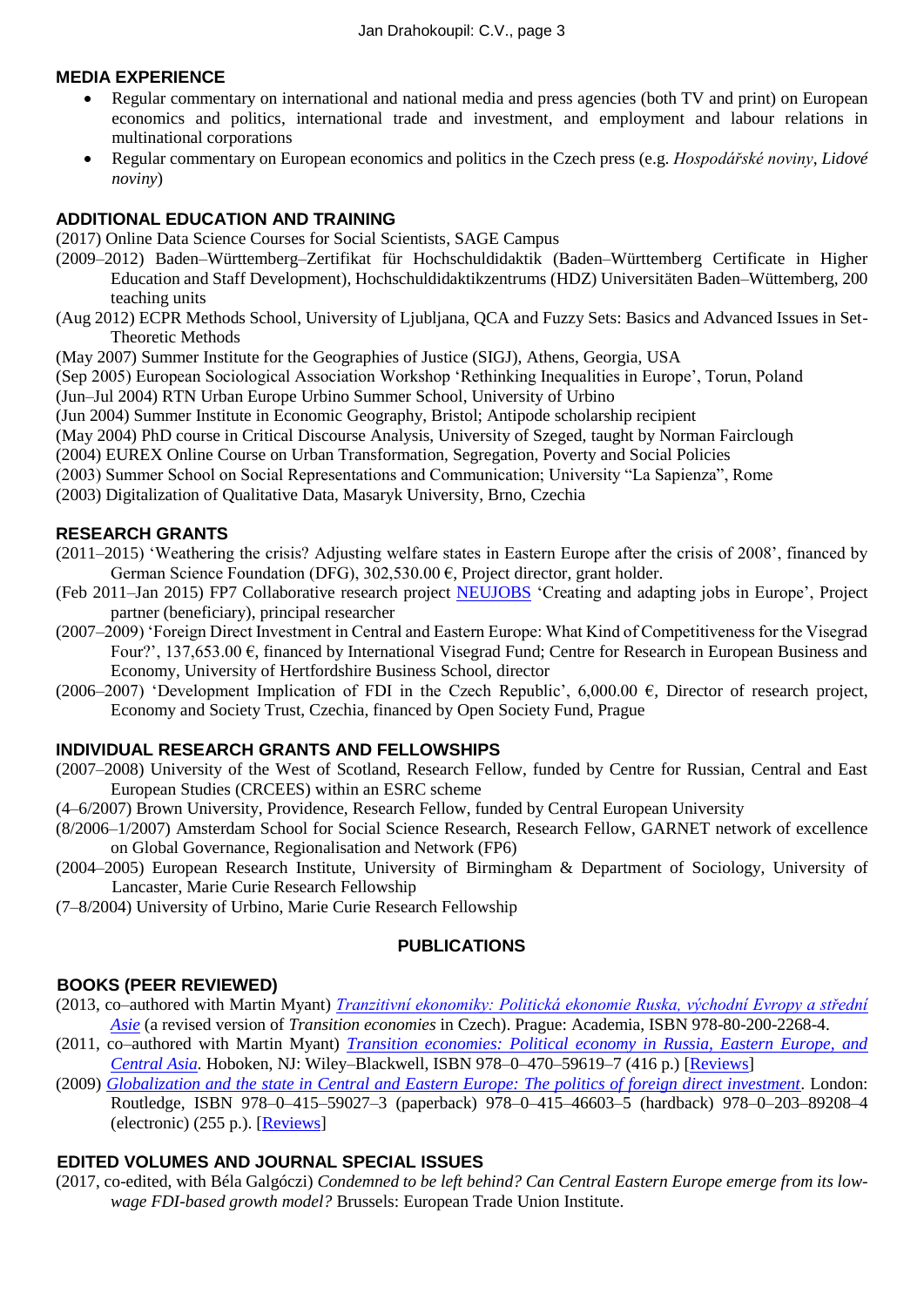- (2017, editor, with Maria Jepsen) Special issue of *[Transfer: European Review of Labour and Research](http://journals.sagepub.com/toc/trsa/23/3)*, *23*(3). The digital economy and its implications for labour. 2. The consequences of digitalisation for the labour market (ISSN 1024-2589).
- (2017, editor, with Maria Jepsen) Special issue of *[Transfer: European Review of Labour and Research](http://journals.sagepub.com/toc/trsa/23/2)*, *23*(2). The digital economy and its implications for labour. 1. The platform economy (ISSN 1024-2589).
- (2017, edited) *Chinese foreign direct investment in Europe: Corporate strategies and labour relations.* Brussels: European Trade Union Institute.
- (2016, co-edited with Rutvica Andrijasevic & Devi Sacchetto) *[Flexible workforces and low profit margins: Electronics](http://www.etui.org/Publications2/Books/Flexible-workforces-and-low-profit-margins-electronics-assembly-between-Europe-and-China)  [assembly between Europe and China.](http://www.etui.org/Publications2/Books/Flexible-workforces-and-low-profit-margins-electronics-assembly-between-Europe-and-China)* Brussels: European Trade Union Institute.
- (2015, edited) 유럽연합(EU)의 아웃소싱과 노동조합의 도전파편화된 생산네트워크의 조직화 연구. Seoul and Brussels: Federation of Korean Trade Unions and European Trade Union Institute, ISBN 978-89-6337-151-1 (301 pp., Korean version of *The outsourcing challenge*).
- (2015, edited) *The [outsourcing challenge: Organizing workers across fragmented production networks.](http://www.etui.org/Publications2/Books/The-outsourcing-challenge-organizing-workers-across-fragmented-production-networks)* Brussels: European Trade Union Institute, ISBN 978-2-87452-366-3 (293 p.).
- (2015, co-edited with Béla Galgóczi & Magdalena Bernaciak) *[Foreign investment in eastern and southern Europe after](https://www.etui.org/Publications2/Books/Foreign-investment-in-eastern-and-southern-Europe-after-2008.-Still-a-lever-of-growth)  [2008: Still a lever of growth?](https://www.etui.org/Publications2/Books/Foreign-investment-in-eastern-and-southern-Europe-after-2008.-Still-a-lever-of-growth)* Brussels: European Trade Union Institute, ISBN 978-2-87452-390-8 (377 p.).
- (2014, co–edited with Martin Myant) *[Transition Economies after 2008: Responses to crisis in Russia and Eastern](http://www.routledge.com/books/details/9780415745444/)  [Europe.](http://www.routledge.com/books/details/9780415745444/)* London: Routledge, ISBN 978-0-415-74544-4.
- (2013, editor, with Martin Myant) Special issue of *[Europe-Asia Studies,](http://www.tandfonline.com/doi/full/10.1080/09668136.2013.779459) 65*(3). Transition Economies after the Crisis of 2008 (ISSN 0966–8136).
- (2008, co–edited with Bastiaan van Apeldoorn & Laura Horn) *[Contradictions and limits of neoliberal European](http://www.palgrave.com/products/title.aspx?PID=281010)  [governance: From Lisbon to Lisbon.](http://www.palgrave.com/products/title.aspx?PID=281010)* Basingstoke: Palgrave, ISBN 978–0230537095 (322 p.).

#### **JOURNAL ARTICLES (PEER REVIEWED)**

- (2017, with Agnieszka Piasna) Gender inequalities in the new world of work. *[Transfer: European Review of Labour](http://journals.sagepub.com/doi/full/10.1177/1024258917713839)  [and Research](http://journals.sagepub.com/doi/full/10.1177/1024258917713839)*, *23*(3) 313–332 (ISSN 1024-2589).
- (2017, with Maria Jepsen) Introduction to the special issue on digitalization and platforms. *[Transfer: European Review](http://journals.sagepub.com/doi/full/10.1177/1024258917701380)  [of Labour and Research](http://journals.sagepub.com/doi/full/10.1177/1024258917701380)*, *23*(2) 249–252 (ISSN 1024-2589).
- (2015, with Martin Myant) Labour's legal resources after 2004: the role of the European Union. *[Transfer: European](http://trs.sagepub.com/content/21/3/327.abstract)  [Review of Labour and Research](http://trs.sagepub.com/content/21/3/327.abstract)*, *21*(3) 327–341 (ISSN 1024-2589).
- (2015, with Martin Myant and Stefan Domonkos) The politics of flexibility: Employment practices in automotive multinationals in Central and Eastern Europe. *[European Journal of Industrial Relations](http://ejd.sagepub.com/content/21/3/223)*, *21*(3), 223–240: (ISSN 0959-6801).
- (2015) Class in Czechia: The Legacy of Stratification Research. *[East European Politics & Societies](http://eep.sagepub.com/content/29/3/577.abstract)*, *29*(3), 577-587 (ISSN: 0888-3254).
- (2014) Decision-making in multinational corporations: Key issues in international business strategy. *[Transfer:](http://trs.sagepub.com/content/20/2/199.abstract)  [European Review of Labour and Research](http://trs.sagepub.com/content/20/2/199.abstract)*, *20*(2), 199-215 (ISSN 1024-2589).
- (2013, with Martin Myant and Ivan Lesay) Political economy of crisis management in East-Central European countries. *[Europe-Asia Studies,](http://www.tandfonline.com/doi/full/10.1080/09668136.2013.779460) 65*(3), 383-410 (ISSN 0966–8136). [Highlighted as 'Topical for 2013'.]
- (2013, with Martin Myant) Transition Economies after the Crisis of 2008: Actors and Policies. *[Europe-Asia Studies,](http://www.tandfonline.com/doi/full/10.1080/09668136.2013.779459) 65*(3), 373-382 (ISSN 0966–8136).
- (2012, with Stefan Domonkos) Averting the funding–gap crisis: East European pension reforms after 2008. *[Global](http://gsp.sagepub.com/content/12/3/283.abstract)  [Social Policy,](http://gsp.sagepub.com/content/12/3/283.abstract) 12*(3), 283–299 (ISSN 1468-0181). [Ranked as a 'Most Cited' article.]
- (2012, with Martin Myant) Transition indicators of the European Bank for Reconstruction and Development: A doubtful guide to economic success. *[Competition and Change](http://dx.doi.org/10.1179/1024529411Z.0000000005)*, *16*(1), 69–75 (ISSN 1024–5294).
- (2012, with Martin Myant) International integration, varieties of capitalism, and resilience to crisis in transition economies. *[Europe–Asia Studies,](http://www.tandfonline.com/doi/abs/10.1080/09668136.2012.635478) 64*(1), 1–33 (ISSN 0966–8136) [Lead article, 'Topical for 2012'].
- (2012) Beyond lock–in versus evolution, towards punctuated co–evolution: On Ron Martin's 'Rethinking regional path dependence' *[International Journal of Urban and Regional Research,](http://onlinelibrary.wiley.com/doi/10.1111/j.1468-2427.2011.01089.x/abstract) 36*(1), 166–171 (ISSN 0309–1317).
- (2011, with Paweł Capik) Foreign direct investments in business services: Transforming the Visegrád Four region into a knowledge–based economy? *[European Planning Studies,](http://www.tandfonline.com/doi/abs/10.1080/09654313.2011.586181) 19*(9), 1611–1631 (ISSN 0965–4313).
- (2010, with Martin Myant) Varieties of Capitalism, Varieties of Vulnerabilities: Financial Crisis and its Impact on Welfare States in Eastern Europe and the Commonwealth of Independent States. *[Historical Social Research–](http://ssrn.com/abstract=1506522) [Historische Sozialforschung,](http://ssrn.com/abstract=1506522) 35*(2)*,* 266–295 (ISSN 0172–6404).
- (2009) After transition: Varieties of political–economic development in Eastern Europe and the former Soviet Union. *[Comparative European Politics](http://www.palgrave-journals.com/cep/journal/v7/n2/full/cep200830a.html)*, *7*(2), 279–298 (ISSN 1472–4790).
- (2009) Internationalisation of the State in the Czech Republic: Igniting the Competition for Foreign Investment in the Visegrád Four Region. *[Czech Sociological Review,](http://sreview.soc.cas.cz/en/issue/106-sociologicky-casopis-czech-sociological-review-3-2009/1909) 45*(3), 549–570 (ISSN 0038–0288).
- (2008, with Martin Myant) International Integration and the Structure of Exports in Central Asian Republics. *[Eurasian](http://www.tandfonline.com/doi/abs/10.2747/1539-7216.49.5.604)  [Geography and Economics](http://www.tandfonline.com/doi/abs/10.2747/1539-7216.49.5.604)*, *49*(5), 604–622 (ISSN 1538–7216).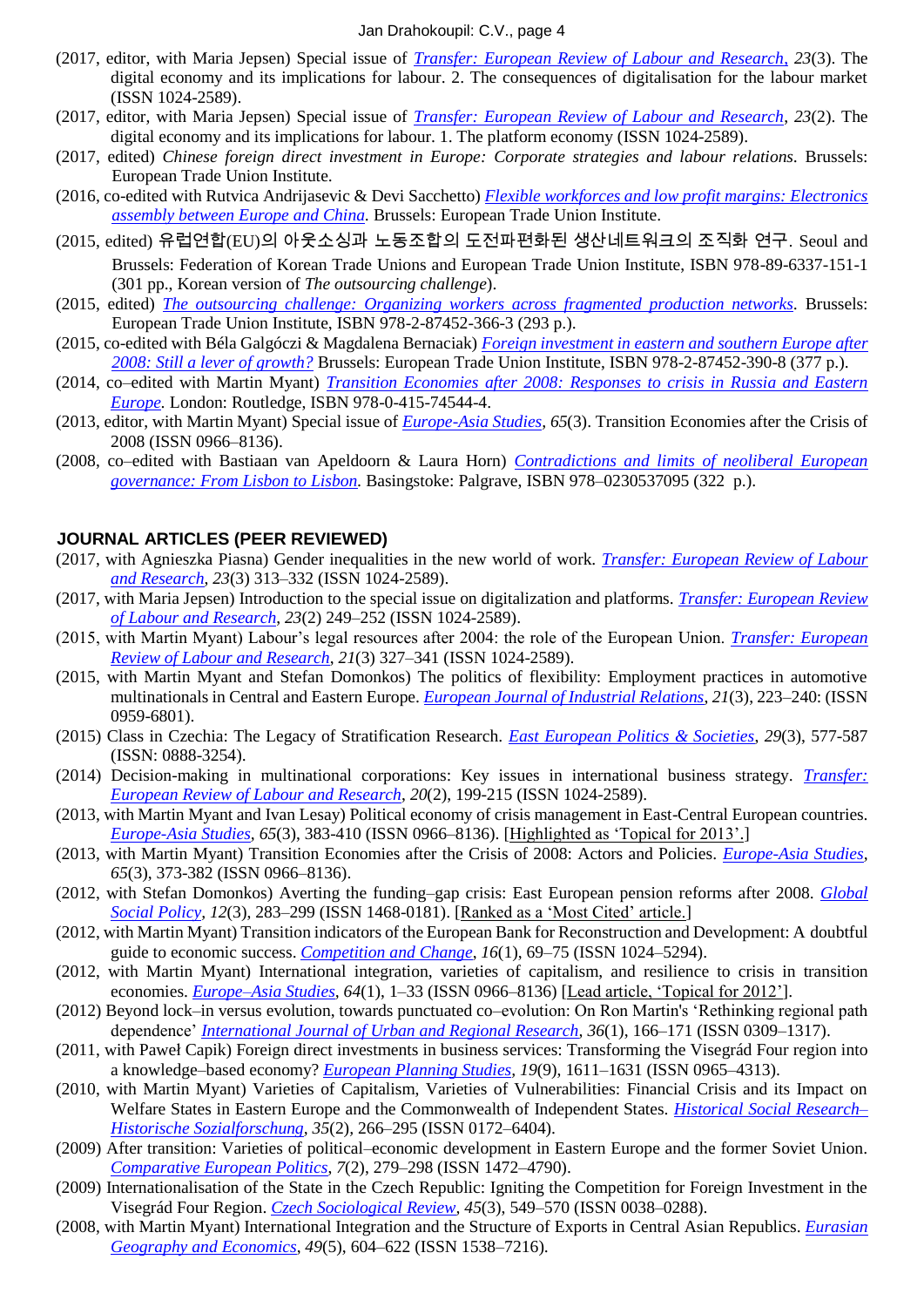#### Jan Drahokoupil: C.V., page 5

- (2008) The investment promotion machines. *[Europe–Asia Studies](http://www.tandfonline.com/doi/abs/10.1080/09668130701820085)*, *60*(2), 197–225 (ISSN 0966–8136).
- (2008) Who won the contest for a new property class? Structural transformation of elites in the Visegrád Four region. *[Journal for East European Management Studies,](http://www.hampp-verlag.de/hampp_e-journals_JEMS.htm) 13*(4), 361–377, special issue on elites in Eastern Europe (ISSN 0949–6181).
- (2008) The rise of the comprador service sector: The politics of state transformation in Central and Eastern Europe. *[Polish Sociological Review,](http://ssrn.com/abstract=1322002) 162*(2), 175–189 (ISSN 1231–1413).
- (2007) Analyzing the capitalist state in post–socialism. *[International Journal of Urban and Regional Research,](http://onlinelibrary.wiley.com/doi/10.1111/j.1468-2427.2007.00727.x/abstract) 31*(2), 401–424 (ISSN 0309–1317).
- (2004) Re–inventing Karl Polanyi: On the contradicting interpretations of social protectionism. *[Czech Sociological](http://sreview.soc.cas.cz/en/issue/48-sociologicky-casopis-czech-sociological-review-6-2004/904)  [Review,](http://sreview.soc.cas.cz/en/issue/48-sociologicky-casopis-czech-sociological-review-6-2004/904) 40*(6), 835–849 (ISSN: 0038–0288).
- (2004) Post–Fordist capitalism in the Czech Republic: The investment of Flextronics in Brno. *[Czech Sociological](http://sreview.soc.cas.cz/en/issue/51-sociologicky-casopis-czech-sociological-review-3-2004/960)  [Review,](http://sreview.soc.cas.cz/en/issue/51-sociologicky-casopis-czech-sociological-review-3-2004/960) 40*(3), 343–362 (ISSN: 0038–0288).

#### **CONTRIBUTIONS TO EDITED VOLUMES (PEER REVIEWED MARKED WITH ASTERISK)**

- (2017, with Brian Fabo) Outsourcing, offshoring and the deconstruction of employment: New and old challenges in the digital economy. In A. Serrano & M. Jepsen (Eds.) *The deconstruction of employment as a political question*. Basingstoke: Palgrave, 2017.
- (2017, with Marta Kahancová) Worker participation in Czechia and Slovakia. In S. Berger, L. Pries, & M. Wannöffel. (Eds.) *Companion to worker's participation at plant level: A global and comparative perspective*. Basingstoke: Palgrave Macmillan, forthcoming.
- \*(2017) Introduction. In J. Drahokoupil *Chinese foreign direct investment in Europe.* Brussels: European Trade Union Institute.
- \*(2017, with Peter Pawlicki, Agnieszka McCaleb, and Ágnes Szunomár) Huawei in Europe. In J. Drahokoupil *Chinese foreign direct investment in Europe.* Brussels: European Trade Union Institute.
- \*(2017, with Peter Pawlicki, Agnieszka McCaleb, and Ágnes Szunomár) Chinese FDI in Romania and Bulgaria In J. Drahokoupil *Chinese foreign direct investment in Europe.* Brussels: European Trade Union Institute.
- (2016, with Martin Myant) Dependent capitalism and employment relations in east central Europe. In V. Delteil & V. Kirov (Eds.) [Social Transformations in Central and Eastern Europe: Europeanization and Beyond.](https://www.routledge.com/Labour-and-Social-Transformation-in-Central-and-Eastern-Europe-Europeanization/Delteil-Kirov/p/book/9781138927995) London: Routledge, pp. 42-59 (ISBN 9781138927995).
- (2015, with Martin Myant) Welfare and redistributive models. In: C. Perugini & F. Pompei (Eds.) *[Inequalities during](http://www.palgrave.com/page/detail/inequalities-during-and-after-transition-in-central-and-eastern-europe-/?isb=9781137460974)  [and after transition in Central and Eastern Europe](http://www.palgrave.com/page/detail/inequalities-during-and-after-transition-in-central-and-eastern-europe-/?isb=9781137460974)*. Houndmills: Palgrave Macmillan, pp. 284-306 (ISBN 9781137460974).
- \*(2015). Introduction to the Outsourcing Challenge. In: J. Drahokoupil (Ed.) *The [outsourcing challenge: Organizing](http://www.etui.org/Publications2/Books/The-outsourcing-challenge-organizing-workers-across-fragmented-production-networks)  [workers across fragmented production networks.](http://www.etui.org/Publications2/Books/The-outsourcing-challenge-organizing-workers-across-fragmented-production-networks)* Brussels: European Trade Union Institute, pp. 9-21 (ISBN 978-2-87452-366-3).
- \*(2015, co-authored with Béla Galgóczi) Foreign direct investment in eastern and southern European countries: still an engine of growth? In. B. Galgóczi, J. Drahokoupil, & M. Bernaciak (Eds.) *[Foreign investment in eastern and](https://www.etui.org/Publications2/Books/Foreign-investment-in-eastern-and-southern-Europe-after-2008.-Still-a-lever-of-growth)  [southern Europe after 2008: Still a lever of growth?](https://www.etui.org/Publications2/Books/Foreign-investment-in-eastern-and-southern-Europe-after-2008.-Still-a-lever-of-growth)* Brussels: European Trade Union Institute, ISBN 978-2- 87452-390-8, pp. 19-35.
- (2015, with Martin Myant) Putting comparative capitalisms research in its place: Varieties of capitalism in transition economies. In M. Ebenau, I. Bruff, & C. May (Eds.) *[New directions in comparative capitalisms research:](http://www.palgrave.com/page/detail/New-Directions-in-Comparative-Capitalisms-Research/?K=9781137444608)  [Critical and global perspectives.](http://www.palgrave.com/page/detail/New-Directions-in-Comparative-Capitalisms-Research/?K=9781137444608)* Basingstoke: Palgrave Macmillan, pp. 155-171 (ISBN 9781137444608).
- (2014, with Martin Myant) Wirtschaftswissenschaftliche Verfahren [Economic methods]. In R. Kollmorgen, W. Merkel & H.–J. Wagener (Eds.) *[Handbuch Transformationsforschung](http://link.springer.com/chapter/10.1007%2F978-3-658-05348-2_22) [Handbook of transformation research].* Wiesbaden: Springer Fachmedien, pp. 279-290 (ISBN 978-3-658-05347-5).
- (2014, with Martin Myant) The road to a distinct system? The development of the welfare state in the Czech Republic. In E. Voráček, and Z. Zudová–Lešková (Eds.) *Theory and practice of the Welfare State in Europe in 20th century: Ways to the Welfare State*. Prague: Institute of History, Czech Academy of Sciences, pp. 525-546 (ISBN 978-80-7286-216-0).
- (2014, with Stefan Domonkos) Is the egg basket worth its price? The fiscal implications of pension privatization in Eastern Europe. In: Clemens B, Eich F, and Gupta S (eds), *[Equitable and sustainable pensions: Challenges and](http://www.imfbookstore.org/ProdDetails.asp?ID=DESPSEA)  [experience](http://www.imfbookstore.org/ProdDetails.asp?ID=DESPSEA)* (pp. 155–178). Washington DC: International Monetary Fund (ISBN 978-1-61635-950-8).
- (2013, with Béla Galgóczi) A downward-spiralling multi-speed Europe. In R. Jagodzinski (Ed.) *[Benchmarking Working](http://www.etui.org/Publications2/Books/Benchmarking-Working-Europe-2013)  [Europe 2013](http://www.etui.org/Publications2/Books/Benchmarking-Working-Europe-2013)* (pp. 31-42). Brussels: European Trade Union Institute (ISBN 978-2-87452-285-7).
- (2013, with Martin Myant) 'Institutionalismus jenseits der 'Spielarten des Kapitalismus': Transitionsökonomien in der Vergleichenden Kapitalismusforschung. In I. Bruff, M. Ebenau, C. May, & A. Nölke (Eds.), *[Vergleichende](http://www.dampfboot-verlag.de/buecher/928-1.html)  [Kapitalismusforschung. Stand, Perspektiven, Kritik](http://www.dampfboot-verlag.de/buecher/928-1.html)* (pp. 86-102)*.* Münster: Westfälisches Dampfboot (ISBN 978-3-89691-928-1).
- \*(2012, with Martin Myant) Central Asian countries: Forms of International Integration and the Impact of the Crisis of 2008. In J. Ahrens & H. W. Hoen (Eds.) *[Institutional reform in Central Asia: Politico–economic challenges](http://www.routledge.com/books/details/9780415602006/)* (pp. 257–274). London: Routledge (ISBN 978–0–415–60200–6).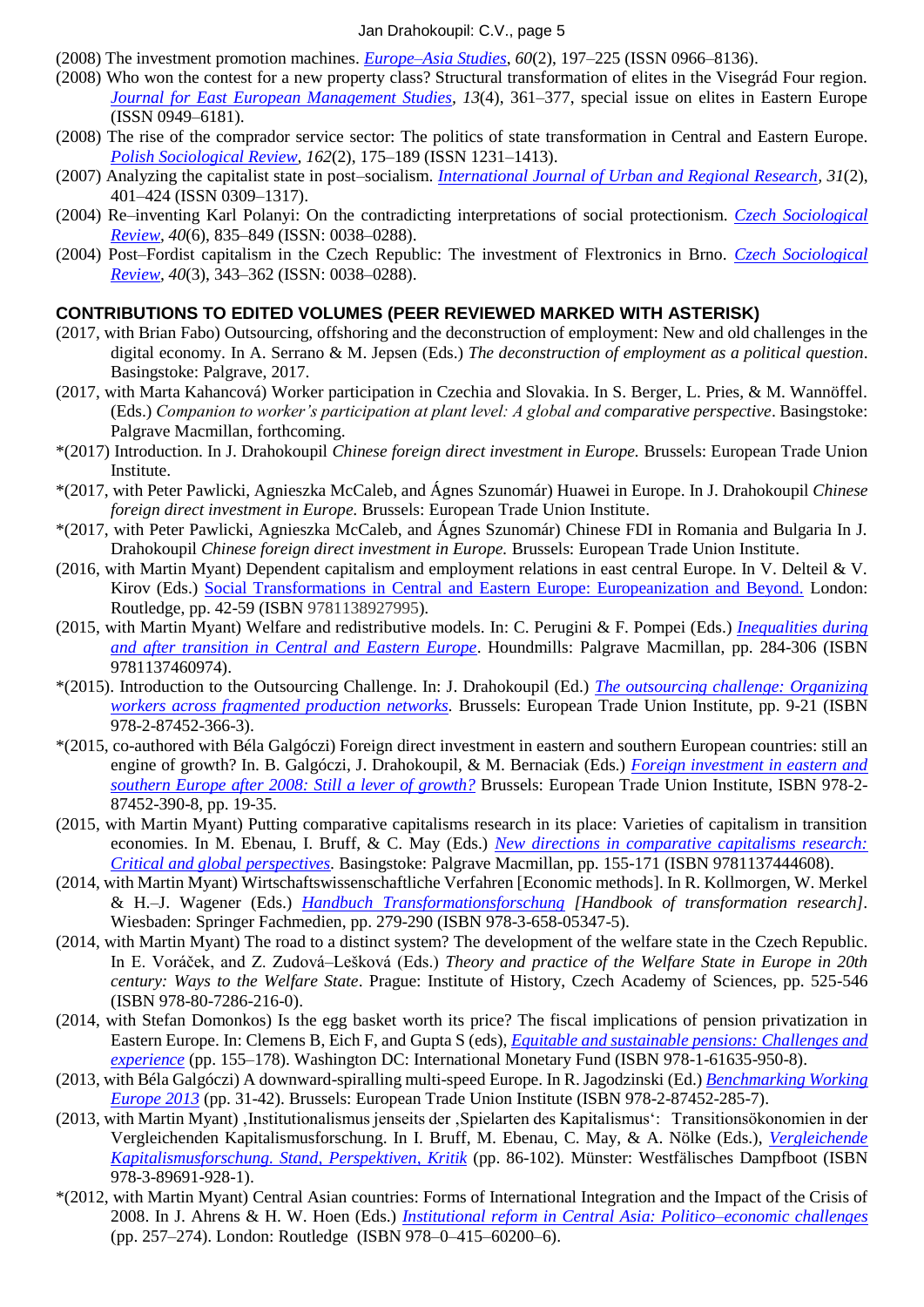#### Jan Drahokoupil: C.V., page 6

- \*(2012, with Martin Myant) The European sub–prime? Financial crisis and the East–European periphery. In P. Nousios, H. Overbeek, A. Tsolakis (Eds.) *[Globalisation and European integration:](http://www.routledge.com/books/details/9780415611848/) Critical approaches to regional order [and international relations](http://www.routledge.com/books/details/9780415611848/)* (pp. 130–153). London: Routledge (ISBN 978–0–415–61184–8).
- \*(2011, with Martin Myant) The politics of welfare restructuring in transition countries and the crisis of 2008. In I. E. Vural (Ed.) *[Converging Europe: Transformation of social policy in the enlarged European Union and in Turkey](http://www.ashgatepublishing.com/default.aspx?page=637&calcTitle=1&title_id=9769&edition_id=10074)* (pp. 149–179)*.* Adershot: Ashgate (978–1–4094–0709–6).
- \*(2009). The politics of the competition state: The agents and mechanisms of state transnationalization in Central and Eastern Europe. In L. Bruszt & R. Holzhacker (Eds.), The transnationalization of economies, states, and civil [societies: New challenges for governance in Europe](http://www.springer.com/economics/policy/book/978-0-387-89338-9) (pp. 135–155). New York: Springer. (ISBN 978–0–387– 89338–9).
- \*(2008, with Bastiaan van Apeldoorn & Laura Horn) Introduction: Towards a critical political economy of European governance. In Bastiaan van Apeldoorn, Jan Drahokoupil & Laura Horn (Eds.) *[Contradictions and limits of](http://www.palgrave.com/products/title.aspx?PID=281010)  [neoliberal European governance: From Lisbon to Lisbon](http://www.palgrave.com/products/title.aspx?PID=281010)* (pp. 1–17). Basingstoke: Palgrave (ISBN 978– 0230537095).
- \*(2008) The rise of the competition state in the Visegrád Four: Internationalization of the state as a local project. In Bastiaan van Apeldoorn, Jan Drahokoupil & Laura Horn (Eds.) *[Contradictions and limits of neoliberal](http://www.palgrave.com/products/title.aspx?PID=281010)  [European governance: From Lisbon to Lisbon](http://www.palgrave.com/products/title.aspx?PID=281010)* (pp. 187–207). Basingstoke: Palgrave (ISBN 978–0230537095).
- (2007) Business cycle; Foreign direct investment; Human capital mobility; International division of labor; Investment incentive; Political business cycle; Production chain; Production network; Research and development. In Mark Bevir (Ed.), *[Encyclopedia of Governance](http://www.sagepub.com/books/Book226852)* (pp. 63–64, 317–318, 421–422, 474–475, 498, 706–708, 750–751, 751–752, 834–835). Thousand Oaks: Sage (ISBN 9781412905794).
- (2007) From national capitalisms to foreign–led growth. In Joachim Becker und Rudy Weissenbacher (eds.) *[Dollarization, Euroization and financial instability: Central and Eastern European countries between](http://www.metropolis-verlag.de/Dollarization,-Euroization-and-Financial-Instability/630/book.do)  [stagnation and financial crisis?](http://www.metropolis-verlag.de/Dollarization,-Euroization-and-Financial-Instability/630/book.do)* (pp. 87–108). Marburg: Metropolis Verlag (ISBN 978–3–89518–630–1).
- \*(2007) On the state of the state: The Czech transformation and the moment of convergence in the Visegrad region. In John Pickles (Ed.), *[State and society in post–socialist economies](http://www.palgrave.com/products/title.aspx?pid=279057)* (pp. 69–91). Basingstoke: Palgrave (ISBN 978–0230522145).
- \*(2007) The state of the capitalist state in East–Central Europe: Towards the Porterian workfare post–national regime? In Bruno S. Sergi, William T. Bagatelas & Jana Kubicová (Eds.), *[Industries and markets in Central and Eastern](http://www.ashgate.com/default.aspx?page=637&calcTitle=1&title_id=6815&edition_id=7005)  [Europe](http://www.ashgate.com/default.aspx?page=637&calcTitle=1&title_id=6815&edition_id=7005)* (pp. 175–196)*.* Aldershot, UK: Ashgate (ISBN 978–0754649182).

#### **REPORTS, WORKING PAPERS, AND OTHER PUBLICATIONS**

- (2017, with Agnieszka Piasna) What drives wage gaps in Europe? *ETUI Working Paper 2017.04*, Brussels: European Trade Union Institute (ISSN 1994-4446, 27 pp.).
- (2017, with Martin Myant) *"An End to Cheap Labour" – [How a public campaign may become a turning point for Czech](https://ssrn.com/abstract=2982303)  [Union's strength.](https://ssrn.com/abstract=2982303)* Berlin: Friedrich Ebert Stiftung.
- (2017, with Marta Kahancová) Worker participation in Czechia and Slovakia. *CELSI Discussion paper. 44*.
- (2016) What role can minimum wages play in overcoming the low-wage model in central and eastern Europe? [ETUI](https://www.etui.org/Publications2/Working-Papers/What-role-can-minimum-wages-play-in-overcoming-the-low-wage-model-in-central-and-eastern-Europe)  [Working Paper 2016.09,](https://www.etui.org/Publications2/Working-Papers/What-role-can-minimum-wages-play-in-overcoming-the-low-wage-model-in-central-and-eastern-Europe) Brussels: European Trade Union Institute (ISSN 1994-4446, 24 pp.).
- (2016, with Brian Fabo) The platform economy and the disruption of the employment relationship. *[ETUI Policy Brief](https://www.etui.org/Publications2/Policy-Briefs/European-Economic-Employment-and-Social-Policy/The-platform-economy-and-the-disruption-of-the-employment-relationship)  [European Economic, Employment and Social Policy](https://www.etui.org/Publications2/Policy-Briefs/European-Economic-Employment-and-Social-Policy/The-platform-economy-and-the-disruption-of-the-employment-relationship)*, 5/2016, Brussels: European Trade Union Institute (6 pp.).
- (2015, with Martin Myant) European Union and Labour's Legal Resources in Central and East European Countries. [CELSI Discussion Paper,](http://www.celsi.sk/en/publications/discussion-papers/detail/40/european-union-and-labours-legal-resources-in-central-and-east-european-countries/) 29, Bratislava: Central European Labour Studies Institute (22 pp.).
- (2013, with Stefan Domonkos) Reforming pensions: the limits of diversification. *[ETUI Policy Brief](http://www.etui.org/Publications2/Policy-Briefs/European-Economic-Employment-and-Social-Policy/Reforming-pensions-the-limits-of-diversification) European Economic, Employment and Social Policy*, 3/2013, Brussels: European Trade Union Institute (6 pp.).
- (2013, with Olaf van Vliet et al.) Labour relations and modes of employment. *[FP7 NEUJOBS Policy Brief,](http://www.neujobs.eu/publications/policy-briefs/labour-relations-and-modes-employment)* 6.6, Brussels: Centre for European Policy Studies (9 pp.).
- (2012, with Miroslav Beblavý, Lucia Kureková, Martin Myant, & Stefan Domonkos) Linking labour regimes and technological innovation in Central and Eastern Europe: The case of automotive and software industries. *[FP7](http://www.neujobs.eu/publications/working-papers/linking-labour-regimes-and-technological-innovation-central-and-eastern-)  [NEUJOBS Working Paper,](http://www.neujobs.eu/publications/working-papers/linking-labour-regimes-and-technological-innovation-central-and-eastern-) 6.2,* Brussels: Centre for European Policy Studies (64 pp.).
- (2011, with Miroslav Beblavý, Juraj Draxler, and Martin Myant) Labour relations in Central and Eastern Europe *[FP7](http://www.neujobs.eu/publications/state-art-reports/labour-relations-central-and-eastern-europe)  [NEUJOBS State of the Art Report,](http://www.neujobs.eu/publications/state-art-reports/labour-relations-central-and-eastern-europe) 3,* Brussels: Centre for European Policy Studies (62 pp.).
- (2011, with Martin Myant) Lies, damned lies, and the EBRD's transition indicators. *[Bankwatch](http://www.bankwatch.org/publications/bankwatch-mail-48#MyantDrahokoupil) Mail, 48,* 6–8.
- (2009) Пост–переходные варианты политического и экономического развития стран Восточной Европы и бывшего Советского Союза. *[Мир России,](http://www.hse.ru/mag/mirros/2009--3/26548311.html) 18*(3), 39–60 (ISSN 1811–038X).
- (2007) Political support of the competition state in the Visegrád Four *[GARNET Working Paper,](http://www2.warwick.ac.uk/fac/soc/garnet/workingpapers/2207.pdf) 22/07*, Warwick: Centre for the Study of Globalisation and Regionalisation.
- (2007) 'Is CzechInvest facing extinction?' *[Czech Business Weekly](http://web.archive.org/web/20070828203550/http:/www.cbw.cz/phprs/2007050702.html)*, 7 May 2007 (ISSN 1214–8415).
- (2005) From collectivization to globalization: Putting populism in its place. *[Slovak Foreign Policy Affairs,](http://www.ceeol.com/aspx/issuedetails.aspx?issueid=c888d725-0daf-11da-a035-0020188dfbd1&articleId=c888d73c-0daf-11da-a035-0020188dfbd1) Spring 2005,*  65–74.
- (2005) "O vlivu globalizace na migraci": Několik poznámek o pastech sociální imaginace ["The influence of globalization on migration": Some remarks on the traps of social imagination.] *[Migrace online](http://www.migraceonline.cz/)*.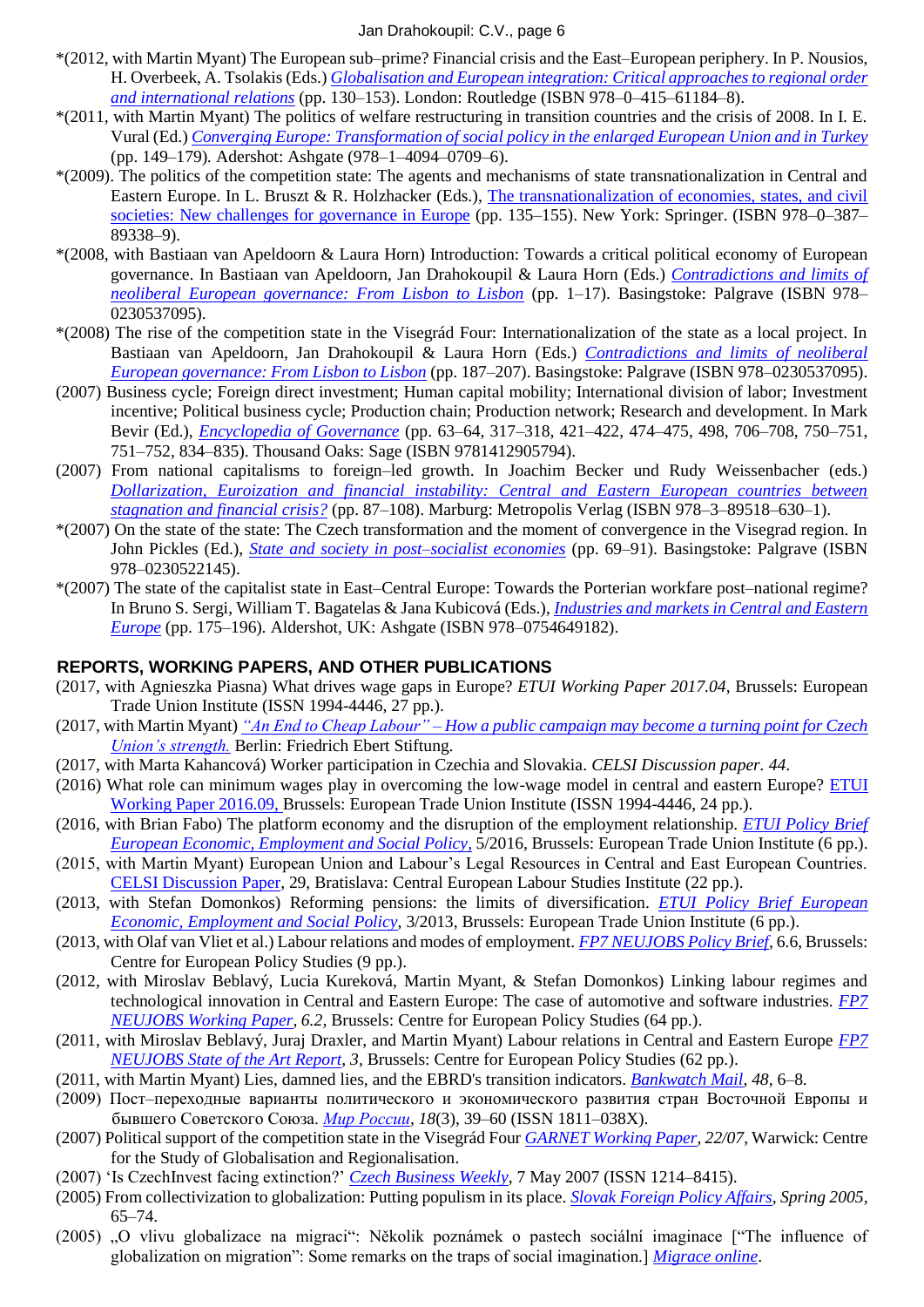- (2003) Manoeuvring the global economy: Contemporary transformations of capitalism and their political and social consequences. In B. Voicu and H. Rusu (Eds.) *Globalization, European integration, and social development in European postcommunist societies.* Sibiu: Psihomedia Publishing House.
- (2002, co–authored). Zpráva z výzkumu [Research report]. In *Rovné příležitosti žen a mužů. [Equal opportunities of women and men].* Brno: Gender Centre, Faculty of Social Studies, Masaryk University.
- (2001, co–authored). *[Rovné příležitosti v českých a moravských podnicích. Souhrn doporučení zaměstnavatelům a](http://www.muni.cz/fss/research/publications/485903)  [zaměstnancům. \[Equal Opportunities of Women and Men in Selected Czech Companies 2000 –](http://www.muni.cz/fss/research/publications/485903) 2001].* Brno: Gender Centre, Faculty of Social Studies, Masaryk University.

#### **BOOK REVIEWS**

- (2013) Sylvie Contrepois, Violaine Delteil, Patrick Dieuaide & Steve Jefferys (Eds.). Globalizing Employment Relations: Multinational Firms and Central and Eastern European Transitions. Basingstoke: Palgrave Macmillan, 2011. In *[Industrial and Labor Relations Review](http://www.ilr.cornell.edu/ilrreview/default.html)*, 66(3), 728-729 (ISSN 00197939).
- (2012) Peter Hanns Reill, & Balázs A. Szelényi (Eds.). Cores, peripheries, and globalization: Essays in honor of Ivan T. Berend. Budapest: Central European University Press, 2011. In *[Czech Sociological Review](http://sreview.soc.cas.cz/uploads/57f478f6424891f0572c52f6f535004e40e9d690_797-799.pdf)*, 48(3) 797-799 (ISSN 0038–0288).
- (2010) Jiří Večerník, Czech society in the 2000s: A report on socio–economic policies and structures. Prague: Academia, 2009. In *[Europe–Asia Studies](http://www.tandfonline.com/doi/abs/10.1080/09668136.2010.515800)*, *62*(9), 1583–1586 (ISSN 0966–8136).
- (2008) Nina Bandelj, From Communists to Foreign Capitalists: The Social Foundations of Foreign Direct Investment in Postsocialist Europe, Princeton: Princeton University Press, 2007. In *[Czech Sociological Review,](http://sreview.soc.cas.cz/en/issue/5-sociologicky-casopis-czech-sociological-review-6-2008/39) 44*(6), 1224–1228 (ISSN 0038–0288).
- (2008) Bob Hancké, Martin Rhodes, and Mark Thatcher (Eds.), Beyond Varieties of Capitalism: Conflict, Contradictions, and Complementarities in the European Economy. Oxford & New York: Oxford University Press, 2007. In *[Czech Sociological Review,](http://sreview.soc.cas.cz/en/issue/8-sociologicky-casopis-czech-sociological-review-3-2008/105) 44*(3), 602–604 (ISSN 0038–0288).
- (2008) Daniel Gerbery, Ivan Lesay, Daniel Škobla (eds.): Kniha o chudobe: Společenské súvislosti a verejné politiky [A Book on poverty] Bratislava: Priatelia Země CEPA, 2007. In *Sociológia 40*(5), 490–492 (ISSN 0049–1225). [Republished in English in *[Slovak Sociological Review,](http://www.ceeol.com/aspx/issuedetails.aspx?issueid=a0d9b17d-078e-4d2d-bd39-f00900e4f7d7&articleId=0ef6a508-c60f-448a-9074-963d91dbc35f)* 40(6), 566–568 (ISSN 1336–8613).]
- (2008) Grabbe, H., The EU's transformative power: Europeanization through conditionality in Central and Eastern Europe. Basingstoke: Palgrave Macmillan (2006). In *[Journal of Intervention and State–Building](http://www.tandfonline.com/doi/abs/10.1080/17502970802436379) 2*(3), 402–404 (ISSN 1750–2985).
- (2007) Hauser, M. (Ed.). O sociálním státě a kapitalismu [Welfare state and capitalism]. Praha: Svoboda Servis a Socialistický kruh (2007). In *[Literární noviny,](http://www.literarky.cz/index_o.php?p=clanek&id=4251&rok=2007&cislo=37)* 37, p. 7 (ISSN 1210–0021).
- (2006) Smart, A. & J. Smart (Eds.) Petty capitalists and globalization: Flexibility, entrepreneurship, and economic development. State University of New York Press Albany, NY (2005). In *[Regional Studies,](http://www.tandfonline.com/doi/abs/10.1080/00343400500450158) 40*(1), pp. 138–139 (ISSN 0034–3404)*.*
- (2004) Humphrey, C.. The unmaking of Soviet life: Everyday economies after socialism Caroline Humphrey. Ithaca: Cornell University Press (2002). In *[Czech Sociological Review,](http://sreview.soc.cas.cz/en/issue/51-sociologicky-casopis-czech-sociological-review-3-2004/965) 40*(3), pp. 388–390 (ISSN 0038–0288).

Google scholar citations:<http://bit.ly/gcite>

#### **INVITED PUBLIC TALKS**

- (1 Sep 2017) Semi-plenary talk at the annual conference of the European Sociological Association Conference, Athens (18 May 2016) Digitalization of work: Gender aspects. Friedrich Ebert Stiftung and ČMKOS, Prague.
- (26 Oct 2016) What lessons from the Czech Way of privatization? University of Tehran
- (28 Sep 2016) Plenary talk at "Sociology of transformations: East and West" Conference, European Sociological Association RN on transitions, Lucian Blaga University, Sibiu.
- (30 May 2016) Wages in Eastern Europe. University of West Hungary, Budapest.
- (3 May 2016) ChangingEmployment. University of Glasgow.
- (15 Feb 2016) The world of work in the 21st century: Trends, digitalization, and regulation. Czech Ministry of Labour and Social Affairs, Prague.
- (27 Nov 2015) Public hearing on outsourcing, Office of Czech Public Defender of Rights, Brno
- (24 Nov 2015) CEPS Winter School 'From Uber to Mechanical Turk', Brussels
- (8 Nov 2015) Guangzhou Economics Forum
- (4-6 Nov 2015) lecture series on employment relations in MNCs and FDI-based growth in Eastern Europe, Jinan University Guangzhou, Sun Yat-sen University Guangzhou, & Shenzhen Institute
- (9 Oct 2015) 'Future of Work' conference, Prague, Friedrich Ebert Stiftung and Czech Ministry of Labour and Social Affairs
- (2 Oct 2015) WTO Public Forum 'Jobs in Global Value Chains', Geneva
- (4 Sep 2015) Prague Social Europe Conference, Friedrich Ebert Stiftung and Masarykova demokratická adademie.
- (15 Dec 2014) Eurocentrum seminar 'What economic model does the Czech Republic need?' [in Czech], European Commission mission to the Czech Republic, Prague